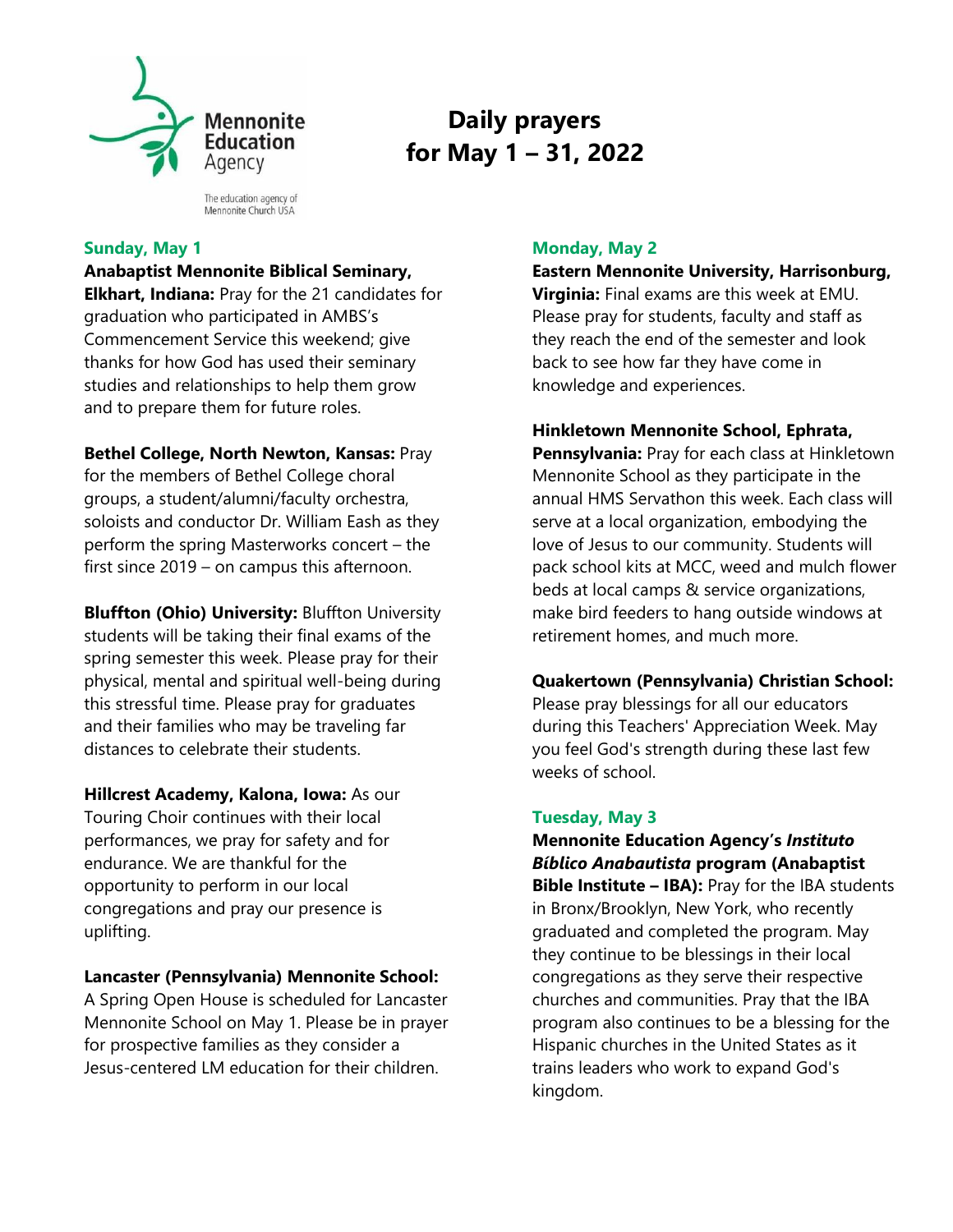## **Wednesday, May 4**

**Bluffton (Ohio) University:** Continue to keep in your hearts our Bluffton University students. Pray for safe travel and learning while they return from their cross-cultural experiences.

### **Lancaster (Pennsylvania) Mennonite School:**

Lancaster Mennonite High School's Campus Chorale has a number of concerts scheduled in May. Pray that those attending the concerts will feel the presence of God as they worship together. Pray also for safety as students travel to various local churches.

### **Thursday, May 5**

**Bethel College, North Newton, Kansas:** Pray for Faith Rands, Bethel College's first-ever coordinator of outreach programs, as her first summer kicks off with a variety of sports, academic and enrichment camps planned for children and youth from pre-school through college age.

#### **Friday, May 6**

**Central Christian School, Kidron, Ohio:** The Middle School drama, *Story Stew: A Fairy Tale Revue* is today and tomorrow, May 6 & 7. Please pray for all participants and the audience, that the performance will be a blessing to all.

#### **Kraybill Mennonite School, Mount Joy,**

**Pennsylvania:** The annual Kraybill Mennonite School Auction and Pig Roast is today and tomorrow, May 6 & &. Join us in giving thanks and celebrating our school community as we make provisions for future students and programming.

#### **Shalom Christian Academy, Chambersburg,**

**Pennsylvania:** With gratitude, Shalom is returning to its major spring community and fundraising event May 6 & 7. Pray that this will be positive experience for all.

#### **Saturday, May 7**

**Hillcrest Academy, Kalona, Iowa:** We are grateful to be able to have our Jr/Sr Banquet in historic fashion! Pray for wisdom and safety as our students enjoy the special evening together.

#### **Saturday, May 7 (continued)**

#### **Quakertown (Pennsylvania) Christian School:**

We celebrate our Community Day where families can attend our Admissions Open House, take part in our various vendors and food as well as sing God's glory during our evening concert event.

#### **Sunday, May 8**

**Eastern Mennonite University, Harrisonburg,** 

**Virginia:** EMU's 103rd Commencement is today. Join us in prayer for our graduates as they celebrate their accomplishments and discern their path ahead. Pray for families and supporters as they travel to and from the ceremony.

#### **Lancaster (Pennsylvania) Mennonite School:**

Lancaster Mennonite School campuses have many activities scheduled for the month of May including concerts, banquets, field trips, field days, and award ceremonies. Pray that all students and faculty will enjoy these special events while remaining focused on finishing the school year.

**Mennonite Early Childhood Network:** In 1872, Julia Ward Howe called for the celebration of an annual "Mother's Peace Day" to dramatize the cause of world disarmament. Thank God for mothers' prayers and for all the manifestations of nurturing women around us—women who teach and care for young children with minimal compensation faithfully promoting peace in our schools, homes, churches, and world.

#### **Monday, May 9**

**Bethel College, North Newton, Kansas:** Say a prayer of gratitude for dedicated Bethel College faculty, staff and administrators as they gather for the end-of-the-school-year lunch and service awards.

**Bluffton (Ohio) University:** Please pray for our graduates who are entering the workforce. Pray they find careers that are not only jobs but vocations. Pray for our graduates who are entering voluntary service that they may faithfully serve the community and the world.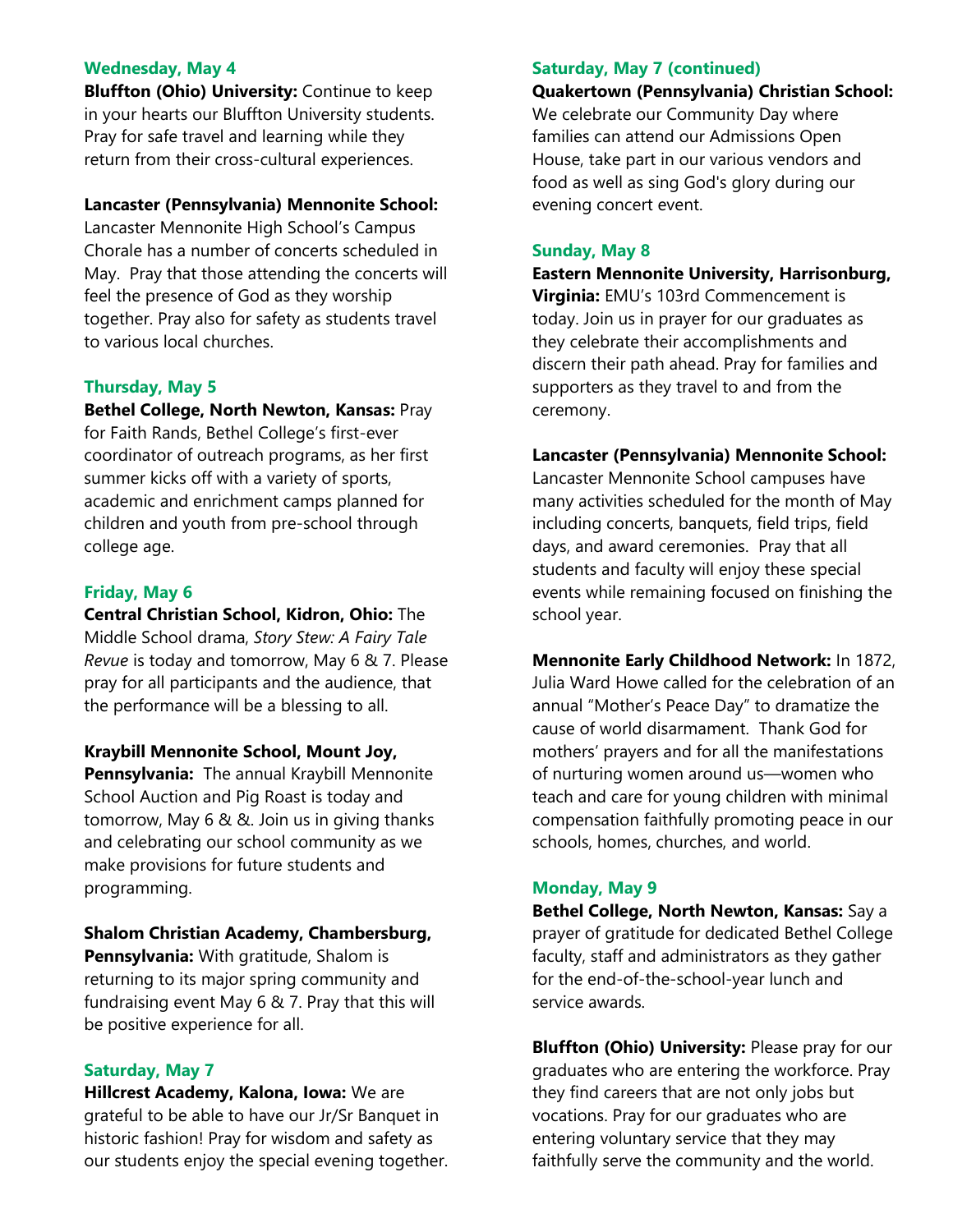# **Tuesday, May 10**

**Lancaster (Pennsylvania) Mennonite School:**  Lancaster Mennonite School campuses have many activities scheduled for the month of May including concerts, banquets, field trips, field days, and award ceremonies. Pray that all students and faculty will enjoy these special events while remaining focused on finishing the school year.

**Mennonite Education Agency's** *Instituto Bíblico Anabautista* **program (Anabaptist** 

**Bible Institute – IBA):** Pray to the Lord for strength, motivation, and health for Marco Güete, director of MEA's Hispanic Ministries programs. In May he will begin walking over 160 miles (270km) of the El Camino in Spain to raise funds for IBA. Please pray that Marco's experience will be joyous and renewing as he raises awareness and funds for IBA.

### **Wednesday, May 11**

**Goshen (Indiana) College:** Pray for Goshen College students in May term, either on campus or off campus at Merry Lea Environmental Learning Center, the Florida Keys, Arizona, India, or London, or leaving for Study Service Term (SST).

## **Quakertown (Pennsylvania) Christian School:**

We celebrate the accomplishments of our high school student-athletes for sharing their Godgiven athletic talents with our teams.

## **Shalom Christian Academy, Chambersburg,**

**Pennsylvania:** Throughout the month of May, Shalom hosts its annual spring music performances. Pray that students will be blessed as they share their talents.

## **Thursday, May 12**

# **Dock Mennonite Academy, Lansdale,**

**Pennsylvania:** Please pray for Dock's 61st annual Country Fair & Auction, the biggest fundraising event of the year, as it moves back in-person with an outdoor LIVE auction on the Souderton campus this year.

#### **Thursday, May 12 (continued)**

**Eastern Mennonite University, Lancaster, Pennsylvania location:** Please pray for tomorrow's commencement activities at EMU Lancaster.

#### **Friday, May 13**

**Goshen (Indiana) College:** Pray for everyone at Goshen College's Merry Lea Environmental Learning Center as they host their annual spring celebration Nature Fest.

**Lezha (Albania) Academic Center:** Please pray for Klementina Shahini and the Lezha Academic Center faculty and staff, who are organizing "Teach Beyond Albania 2022," a National Christian Teacher Conference in Durres. There are 210 teachers from all over the country registered to attend. Pray that God's presence in the conference will be stronger and bigger and that God will speak to each of person. May they go home and disciple others.

### **Saturday, May 14**

**Hesston (Kansas) College:** Please pray for the faculty of Hesston College's newly launched School of Engineering as they prepare to instruct their first cohort of juniors.

#### **Quakertown (Pennsylvania) Christian School:**

We ask for prayers for our Board during our annual retreat. May we feel God's guidance as we work towards what God's plan is for QCS.

#### **Sunday, May 15**

**Bethel College, North Newton, Kansas:** Pray for Bethel College graduates and their families and friends as the Class of 2022 gathers for worship this morning in the baccalaureate service and commencement in the afternoon.

### **Monday, May 16**

**Bluffton (Ohio) University:** This month, many Bluffton University students will be leaving the comfort of their homes to travel to various states and countries in a cross-cultural experience. Pray these students learn from the other cultures and share kindness and mercy with those they met.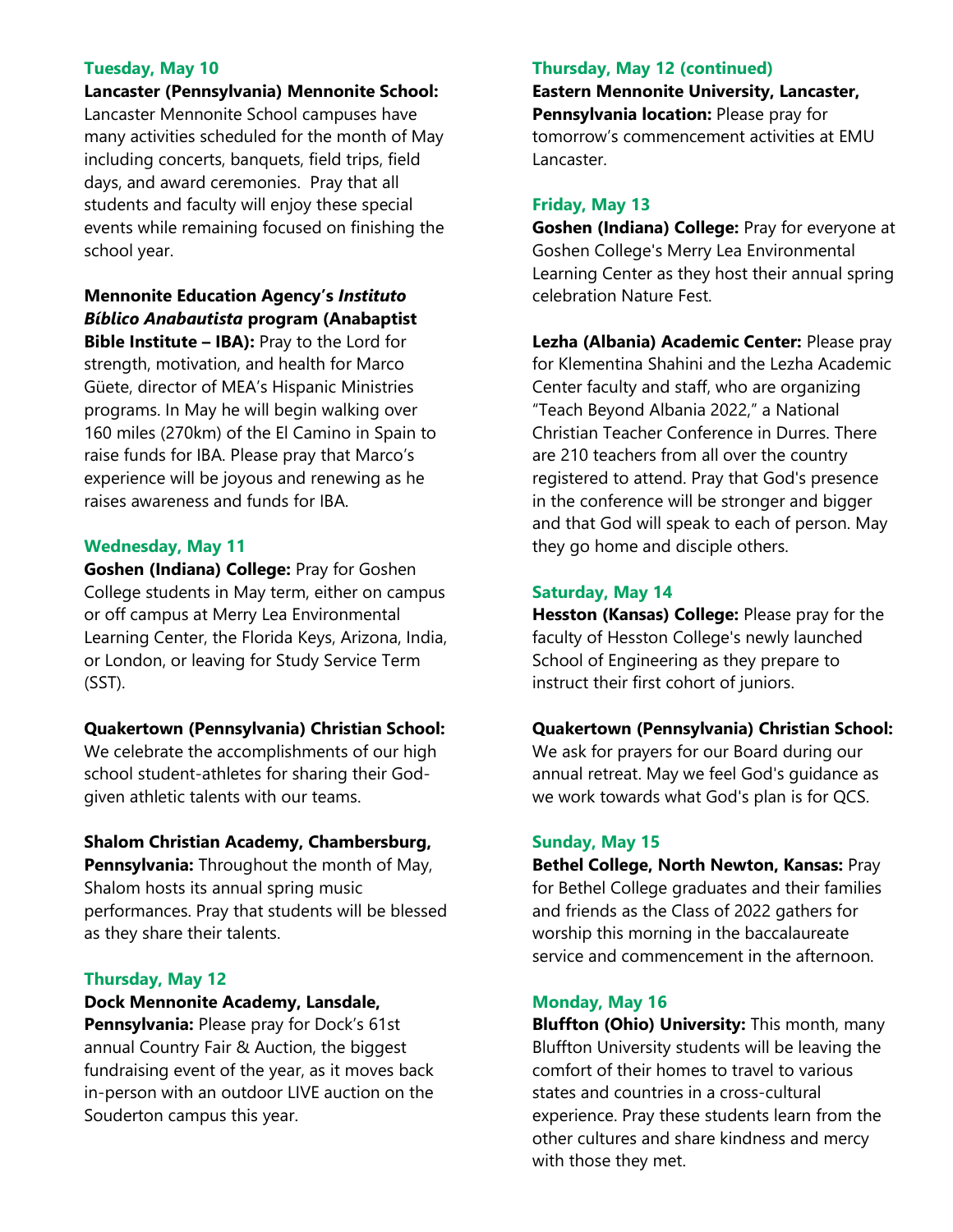### **Monday, May 16 (continued)**

**Eastern Mennonite University: Harrisonburg,** 

**Virginia:** Today is the first day of our Summer Peacebuilding Institute. Please pray for the Peacebuilders who are arriving and for a nurturing and rejuvenating learning experience in the next six weeks.

## **Tuesday, May 17**

**Kraybill Mennonite School, Mount Joy, Pennsylvania:** Kraybill's Middle School Music program is today. Pray for the students and teachers, that the performances will go smoothly and will be a blessing to all.

**Lezha (Albania) Academic Center:** Please join us in praying that God will help each member of Guri i Themelit Church in Lezha to be a good disciple and that God will give them grace to disciple others.

### **Wednesday, May 18**

**Dock Mennonite Academy, Lansdale,** 

**Pennsylvania:** Pray for the music directors and students as they prepare for Spring Concerts on both Dock campuses.

**Hesston (Kansas) College:** Please pray for 2022 Hesston College graduates as they take their next steps towards employment, further education, or service.

## **Thursday, May 19**

#### **Dock Mennonite Academy, Lansdale,**

**Pennsylvania:** Please pray for sponsors, golfers and donors as plans are made for our May 2022 Dock Golf Outing.

**Goshen (Indiana) College:** Pray for Goshen College athletes, specifically baseball, softball and track & field, whose seasons come to a close this month.

### **Friday, May 20**

**Mennonite Education Agency's** *Seminario Bíblico Anabautista Hispano* **(Hispanic Anabaptist Biblical Seminary – SeBAH):** Pray for the new people who are enrolling in SeBAH's Pastoral Ministry course this term. Let us also pray to God for the students and for Patricia Urueña, who teaches the class from Barranquilla, Colombia.

### **Saturday, May 21**

**Anabaptist Mennonite Biblical Seminary, Elkhart, Indiana:** Pray for students taking Intensive Term courses this month — both on campus and at a distance — on topics of Christian leadership, the ethics and practice of forgiveness, Christian spirituality, biblical storytelling, and practicing and embodying nonviolence. May God's Spirit guide their learning.

# **Sunday, May 22**

**Anabaptist Mennonite Biblical Seminary, Elkhart, Indiana:** Pray for students who are planning to begin graduate studies this fall and especially that visas would be granted for international students to pursue studies in person at AMBS.

**Central Christian School, Kidron, Ohio:** Please join us in prayer over the Central Christian School Board as they move forward in their search for a superintendent for the school. They are in the process of receiving applications as they prepare for interviews in the upcoming weeks. Please keep them and the candidates in your prayers.

#### **Monday, May 23**

**Bluffton (Ohio) University:** Please pray for President Jane Wood, Gerald Mast, and other travelers on Bluffton University's alumni and friends tour of European Mennonite migrations this month. Pray for safe travels and renewed understandings.